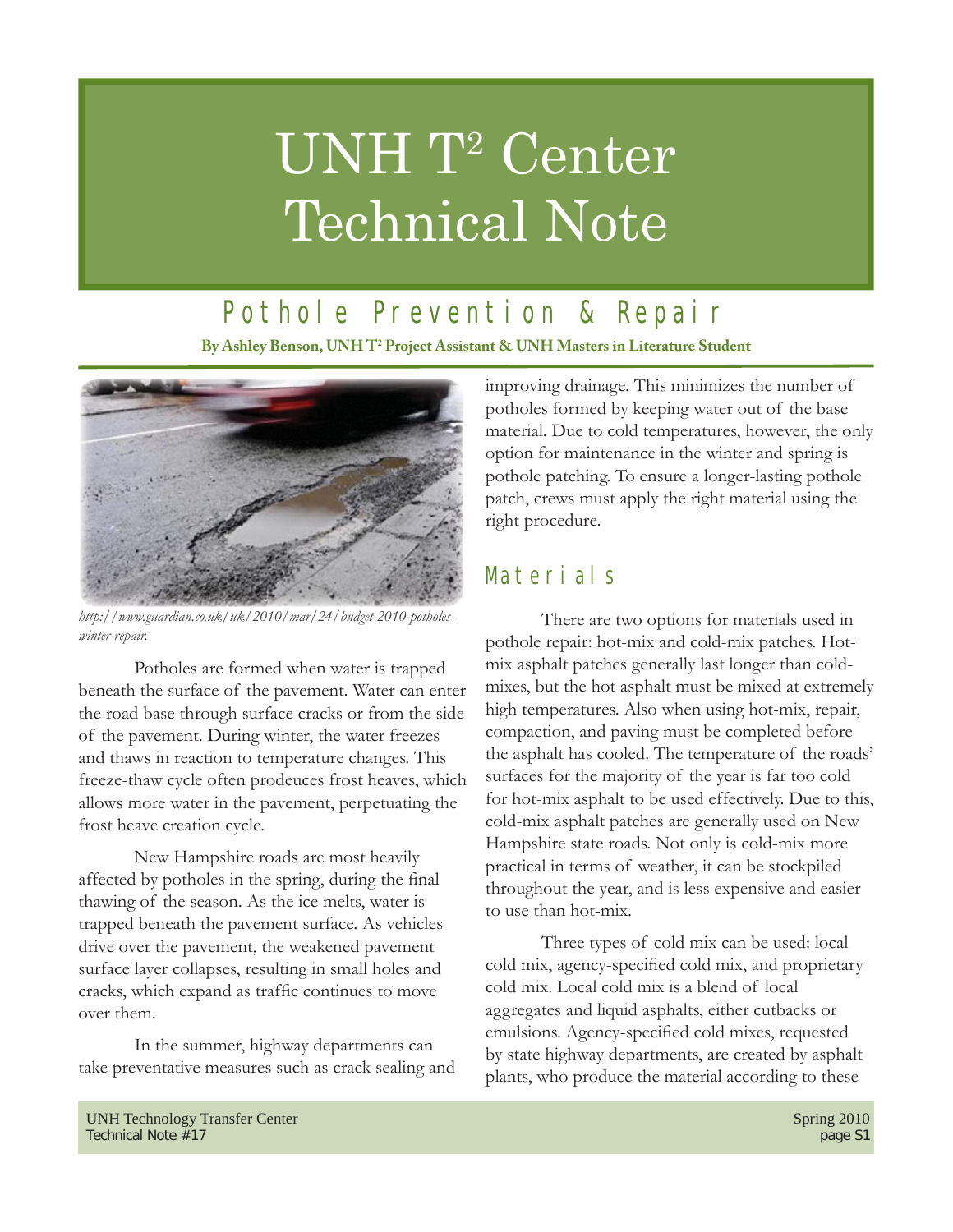specifications using high-quality aggregates and modified liquid asphalts. Proprietary cold mixes are commercially produced blends of carefully matched aggregates, liquid asphalts, and additives. By applying cold-mix using the following techniques, highway departments can make repairs that will last for many months.

#### Repair Techniques

 Using cold-mix asphalt patches, repairs can be performed during varied weather conditions, ranging from clear spring days to harsh winter storms, with temperatures from 0 degrees to 100 degrees F. Under harsher conditions, pothole repairs are generally only performed in emergency situations. Otherwise, repairs are scheduled as routine maintenance during warmer and drier seasons. Highway departments have successfully used four methods for pothole patching: throw-and-roll, edge-seal, semi-permanent, and spray injection. The method of choice depends on the amount of money an agency can spend, the equipment available, and time available for repairs.

#### Semi-permanent

 Semi-permanent patching is the most widely recommended method of pothole repair. It includes the following steps:

- Remove water and debris from the pothole, using a broom, shovel, compressed air or other comparable equipment.
- Straighten pothole edges, creating a rectangular rather than jagged edge. This can be done using a jackhammer, pavement saw, milling machine, etc.
- Place the mix using a shovel and rake. Placement should be made in no more than 3" lifts, compacting between each lift.
- Compact patch from the center towards the edges of the hole. This will provide better compaction at the edges and corners. Hand devices, such as a vibratory plate compactor or single-drum vibratory rollers, are recommended

for this method of pothole repair.

 This repair requires more equipment and workers than the throw-and-roll or spray injection methods. However, the semi-permanent method results in a very tightly compacted patch, which is why it is the most widely recommended of the procedures given here.

#### Throw-and-Roll

 Throw-and-roll is possibly the simplest and quickest method. The throw-and-roll method consists of the following steps:

- Place mixture into the pothole. The hole does not need to be cleared of water or debris before repairs. Any type of hand tool, such as a shovel or pitchfork, may be used to fill the hole. Fill the hole so that there is a crown in the center.
- Compact the material, by rolling over it 6 to 8 times with truck tires. Some crews have found it useful to cover the patch with sand before rolling over the patch, to prevent material from sticking to tires.
- After compacting, check the level of the patch to make sure the center of the patch is  $\frac{1}{4}$ " to  $\frac{1}{2}$ " above the pavement surface.
- If the patch is low add more cold mix and repeat the patching steps again.

 This method is similar to the standard "throw-and-go", "dump-and-run" or the "pitch-andpat" methods. In this method, however, truck tires compact the patches, which provides a tighter patch.



*http://www.pennlive.com/midstate/index.ssf/2010/03/pothole\_hotline. html*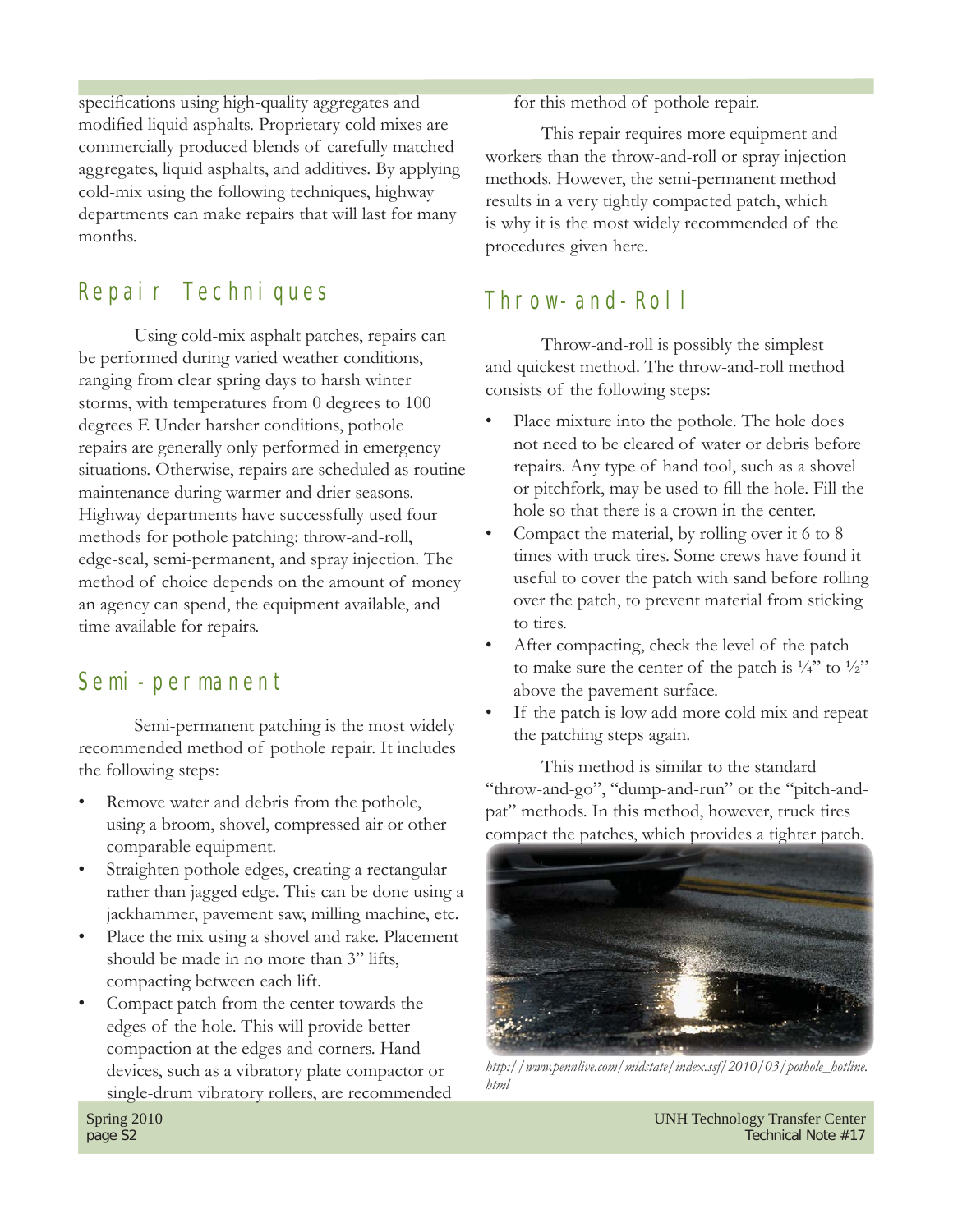Traffic is able to drive over the patched pothole without creating depressions in the patch, and it also provides for better water runoff. While the throwand-roll method does require a little more time to complete than the standard "throw-and-go" or "dump-and-run" methods, the extra 1 to 2 minutes to compact the patches will produce a significantly better patch.

#### Edge Seal

 The edge seal method is essentially the throw-and-roll method with an additional step added. Follow all the same procedures for the throw-and-roll method, and then seal the edges of the patch, using asphalt tack and sand on the road surface.

#### Spray Injection

 Spray injection is the most rarely used method, but does provide a long-lasting patch. The spray-injection procedure consists of the following steps:

- Blow the hole clean and dry of water and debris.
- Spray a tack coat of binder on the sides and bottom of the pothole.
- Spray asphalt and aggregate into the pothole. The compaction is provided by the velocity of the aggregate sprayed into the hole, thus no further compaction is required.
- Cover the patch with a layer of aggregate.

 The spray-injection method is quick, provides a long-lasting patch, and uses low cost materials. However, a skilled operator is usually required to effectively patch using the spray injection method. Also, spraying machines are required for this method so the cost of equipment is much higher than the other pothole repair methods discussed.

#### Winter Patching

 Best results for pothole repair are obtained by scheduling repair work during dry, warm weather. Unfortunately, potholes usually form during wet and cold weather, during the winter and early spring months. In such cases, careful selection of materials and procedures is important to obtain a long-lasting patch, particularly because conditions for repairs are not ideal.

 Choose high-quality, crushed aggregates for winter patching. The selected binder should be made from emulsified asphalts, with an anti-strip additive. The mixture should be workable at low temperatures, to allow both easier handling and compaction. This also ensures that winter patching can be completed before low air and surface temperatures cool the mixture. The most important issue to consider for winter patching is that the binder-aggregate-additive mixture be compatible. Since winter patching seldom allows the time required for the semi-permanent procedure, use the throw-and-roll method with a high quality or highway department-specified mix to provide a longer-lasting patch.

#### Spring Patching

 Patches placed in the spring have a longer life than those in the winter because of more favorable weather conditions, and the end of the freeze-thaw cycle in particular. Spring patching can be done by any of the procedures discussed above: the throw-and-roll, edge seal, semi-permanent, or spray injection. Cost and the availability of equipment and workers should be considered when choosing which method to use in pothole repair.

 Managers should make sure that any material stockpiled over the winter is workable in a range of temperatures. Materials workable at very low temperatures tend to be very sticky and hard to use at higher temperatures, while materials workable at very high temperatures are also difficult to use at low temperatures. Therefore, material that's useable in a range of temperatures is best because of varying weather conditions in the spring. High-quality crushed aggregate and emulsified asphalt should be used for spring patching. Antistripping additives are recommended to keep asphalt from stripping away